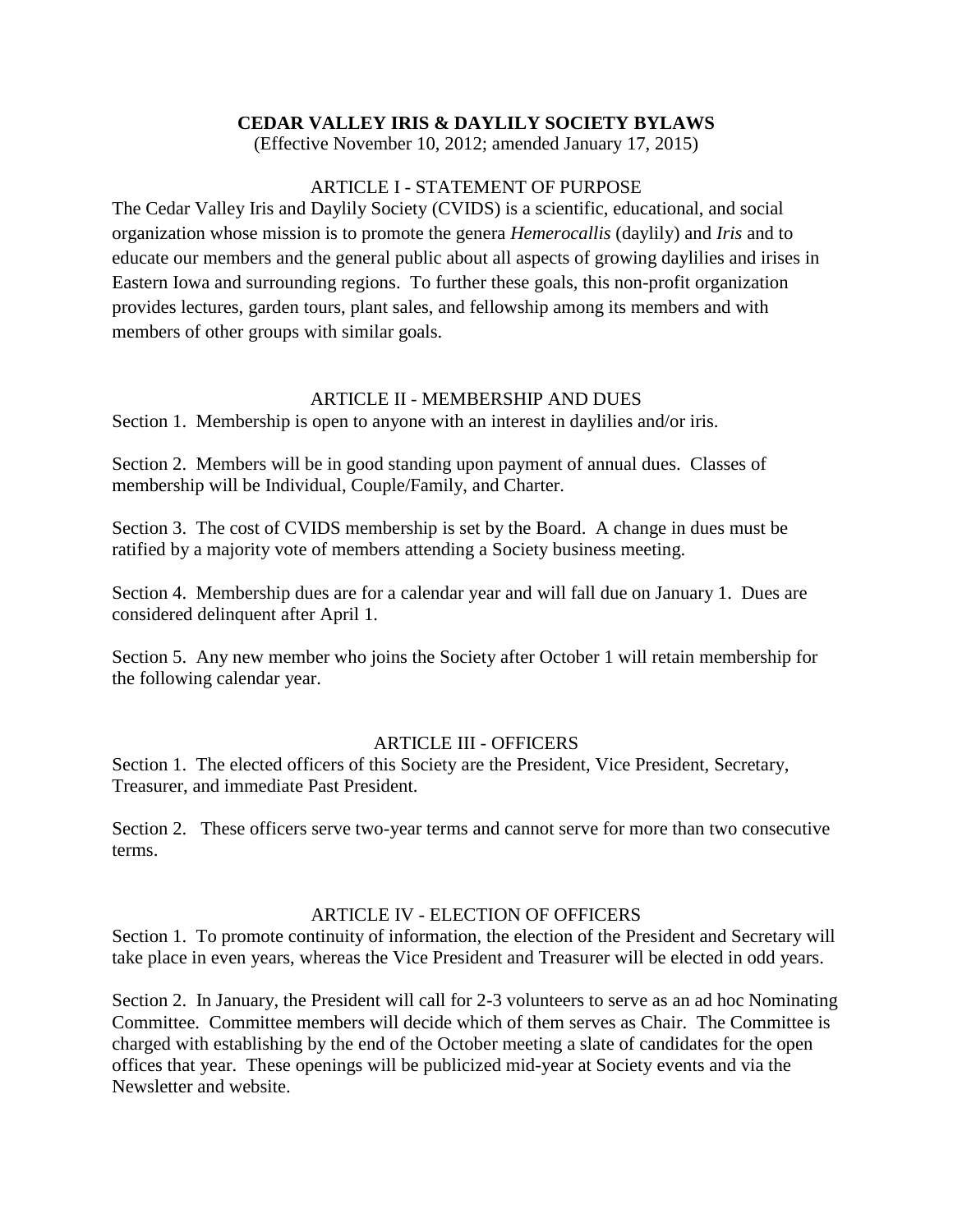Section 3. Although the Nominating Committee Chair will usually approach potential candidates regarding open positions, any Society member wishing to run is strongly encouraged to contact the Nominating Committee Chair directly.

Section 4. After allowing additions to be made from the floor during the October meeting, the Committee Chair will publish the electoral slate of candidates in the Fall Newsletter, via e-mail, and on the website.

Section 5. The election will take place at the November business meeting, if necessary by secret ballot when there are multiple candidates for a given office. Any members wishing to vote in the election but unable to attend that meeting may cast their votes by contacting the President beforehand. After taking into consideration any absentee ballots, the President will announce the election results.

Section 6. The newly elected officers will take office at the conclusion of the November business meeting.

Section 7. The Board will fill any vacancies that occur mid-term.

## ARTICLE V - BOARD

Section 1. The Board will consist of the elected officers and several Committee Chairs approved by the Board. The Committee Chair positions are voluntary, and terms are variable.

Section 2. The Committee Chairs have voting rights at Board meetings.

Section 3. The Board will meet at least two times each year.

Section 4. The Board has the power to transact all necessary business of the Society between meetings but cannot change any decisions approved by the Society's membership without due process.

Section 5. To conduct business at a Board meeting, five members will constitute a quorum.

# ARTICLE VI - MEMBERSHIP MEETINGS

Section 1. Meetings will be held in various locations at least four times each year.

Section 2. To conduct Society business at a meeting, twenty-five members will constitute a quorum.

### ARTICLE VII - FISCAL AFFAIRS

Section 1. The fiscal year of the Society is the calendar year.